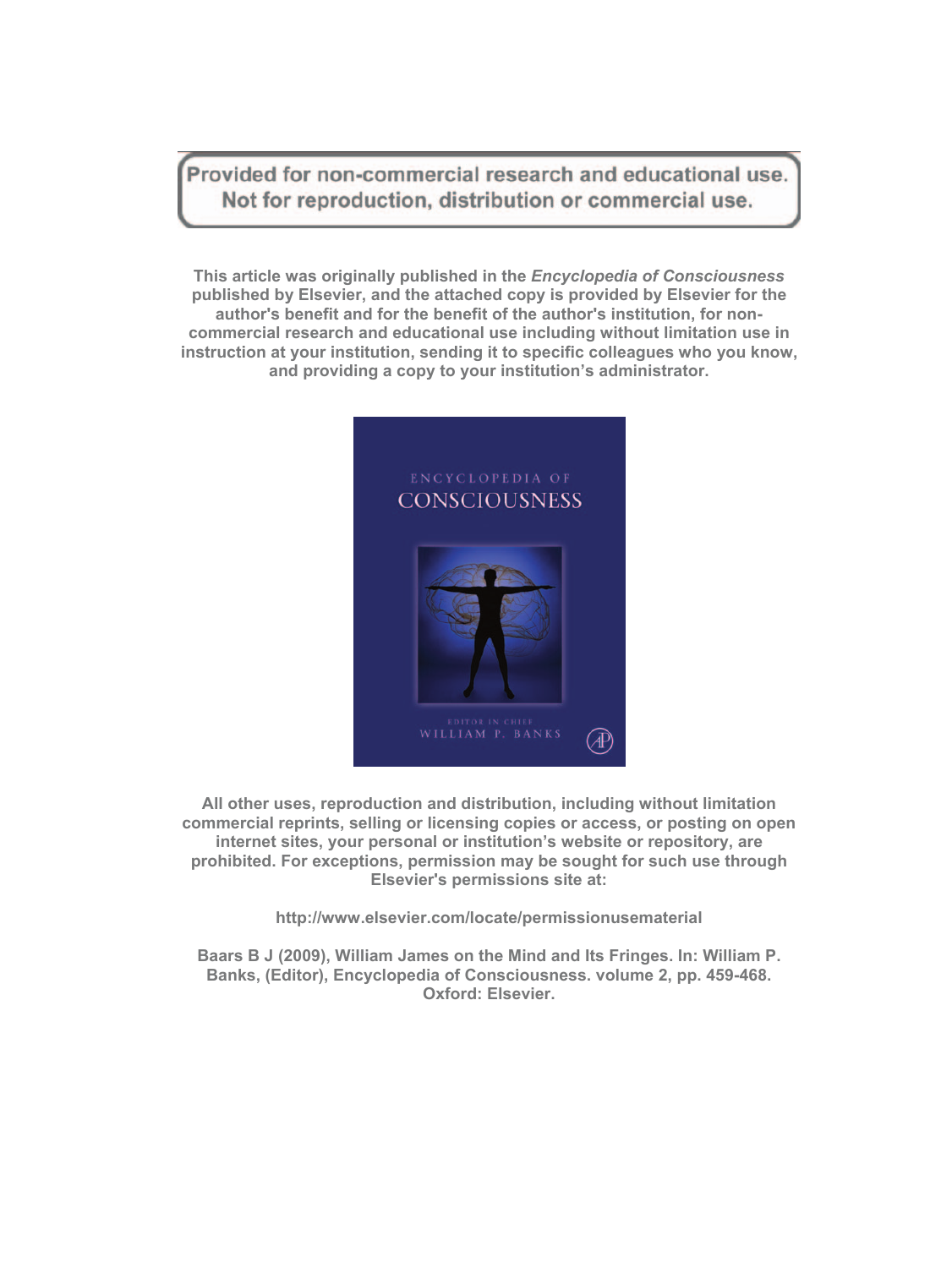# William James on the Mind and Its Fringes

**B J Baars, The Neurosciences Institute, San Diego, CA, USA** 

ã 2009 Elsevier Inc. All rights reserved.

# **Glossary**

Automaticity, habit – The tendency of practiced, predictable events to fade from consciousness after repetition, including voluntary actions, concepts, mental images, and attentional routines. Automatic processes tend to be specialized, take up little conscious capacity, and may resist voluntary control.

Behaviorism – An influential physicalistic philosophy of psychology, some forms of which deny the existence or functional role of consciousness.

Conscious experiences, focal –

Experiences like sensory perception, visual imagery, inner speech, visualizable action plans, etc., which tend to have sensory features like color, texture, taste, object identity, and the like.

Conscious experiences, fringe – Experiences that lack specific, sensory qualities, like the tip-of-the-tongue state (the intention to seek a missing word), feelings of knowing, familiarity, and plausibility, intuitive judgments, specific intentions to act, expectations, relational terms in grammar, logic and reasoning, abstract meanings, emotional connotations, and numerous other conscious or quasi-conscious events that can be reported with high accuracy but low sensory specificity.

Conscious experiences, operational definition of – While there is no agreedupon theoretical definition of conscious experiences, in actual practice scientists have used ''accurate verbal report'' for several centuries with excellent reliability. This is a useful operational definition of a large range of conscious experiences, both sensory and endogenous (as in the case of conscious inner speech, visual imagery, and episodic recall). All of sensory psychophysics is based on this straightforward method, going back to Newton's discovery of the subjective color spectrum, which is highly reliable between subjects.

Hypnosis – A state of surprisingly high compliance with external suggestions. especially after a perceived induction procedure, which may be arbitrary or symbolic. Hypnotic suggests can influence sensory perception, the normal sense of voluntary control, emotions, imagery, pain perception, analgesia, and their known brain correlates. A high percentage of the normal population is considered to be ''highly hypnotizable'' as measured by standardized tasks. Such subjects seem to treat the hypnotist's suggestions as highly credible, although they do not act in violation of their ordinary social norms. Hypnosis may involve an absorbed state with minimal self-examination.

Ideomotor theory – In William James and others, the notion that conscious goals are inherently impulsive, and tend to be carried out by default unless they are inhibited by other conscious thoughts or intentions. Introspective reports – Reports about conscious experiences, which can range from highly reliable ones (such as psychophysical reports) to unreliable ones (such as mental images evoked by abstract concepts).

Introspectionism – A controversial term attributed by behavioristic historians to nineteenth century researchers on the topic of consciousness. Introspection was explicitly disavowed as a useful method by the most productive experimental psychologist of the nineteenth century, Wilhelm Wundt.Wundt criticized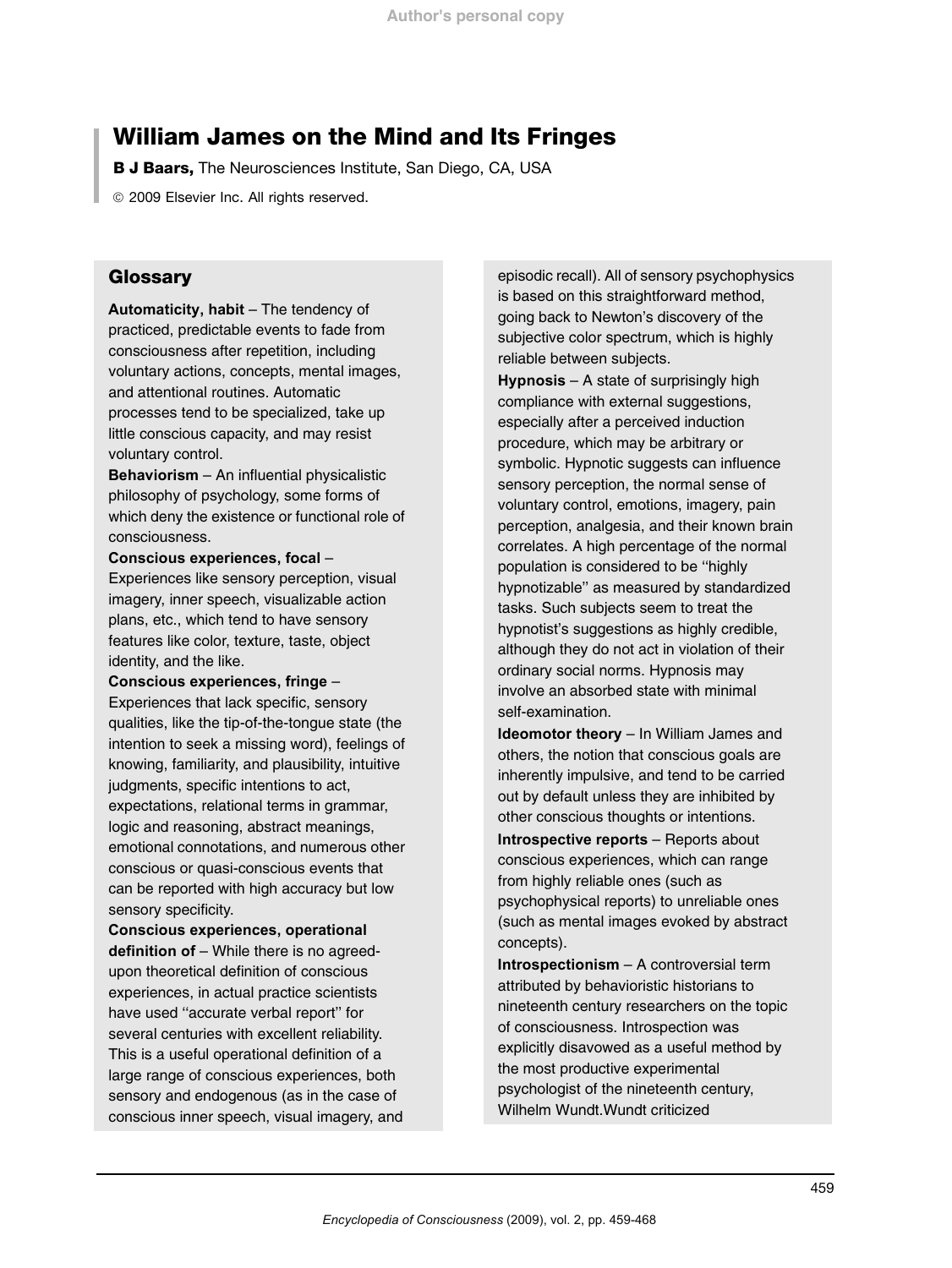introspection as unreliable, and rarely used it. However, Wundt's popular introduction to psychology used introspective examples, which may have misled many of his readers in English. Most of Wundt's extensive body of writing was never translated into English, leading to decades of highly misleading interpretation of Wundt as an ''introspectionist.'' However, introspective method was utilized by the Wuertzburg School and by Edward Titchener, who were strongly criticized for that by Wundt. Stream of consciousness – The apparently unpredictable moment-to-moment contents and discontinuities of spontaneous conscious thinking. William James popularized the ''stream of consciousness'' metaphor, and also the bird flight analogy of ''flights'' and ''perches'' in the flow of conscious experiences.

"Psychology," William James wrote in 1890, "is the description and explanation of states of consciousness, such as sensations, desires, emotions, cognitions, reasonings, decisions, volitions, and the like.''

That was the broad consensus during most of Western and Asian history, and during the century of scientific studies summarized in James' Principles of Psychology (1890).

The period from 1780 to 1910 was arguably the Golden Age of consciousness science, simply filled with discoveries about sensory experiences, mental and neurological disorders, hypnotic suggestion, visual imagery, voluntary control and its loss, and much more. James' Principles offers 1400 pages of inspired writing on the major questions of human psychology. Building on mostly European studies, it has given us classic descriptions of the stream of conscious thought, selective attention, mental imagery, hypnosis, multiple personality, habit, effortful concentration, the basic arguments for and against unconscious processes, a theory of voluntary control and its disorders, the crucial distinction between self-as-subject and self-as-agent, and much more. On many of these topics James' thinking is fully up to date, and it is embarrassing that much of the time he is still ahead of the scientific curve today.

One of the wonderful things about James' Principles is his open embrace of the whole range of human experiences. He has the rare gift of letting go of his own biases for a while to let the phenomena shine. That, plus his extraordinary ability to describe and analyze subtle aspects of our experiences makes him more than a man obsessed with philosophical disputes. That is why scientists find themselves revisiting James on topics like selective attention, the stream of consciousness, the remarkable range of fringe experiences, and much more.

James attributed his penchant for observation to Luis Agassiz, one of the great naturalists of the nineteenth century, with whom he traveled on an expedition to the Amazon. Like Charles Darwin, Agassiz was a passionate observer of flora and fauna, a great collector, endlessly seeking the patterns in living things. For example, Agassiz is credited with discovering the geological evidence for the Ice Ages, a remarkable feat of naturalistic observation. From Agassiz, James learned the vital habit of trying to free one's mind from prior beliefs, for, in biology as in psychology, preconceptions undermine our ability to see. This habit was sometimes called 'botanism,' the passionate observation, collection, and classification of plants and animals for their own sake. James' Principles 'botanized' the psychology of the nineteenth century. As a compendium of psychological facts and ideas the Principles has not been surpassed.

James despised obstacles to free inquiry and pursued his interest in the mind everywhere, through hypnosis, nitrous oxide intoxication, accounts of religious experiences, his reluctance to get out of bed on a cold morning, the tip-of-thetongue state, psychic claims, and clinical accounts of multiple personality syndromes. He was rarely a true believer or a rigid skeptic, but always an explorer.

# Fringe Consciousness

By far the bulk of James' Principles is devoted to the same empirical phenomena we study today. Only a few out of some thirty chapters of that work were philosophical, but those few chapters have received far more attention than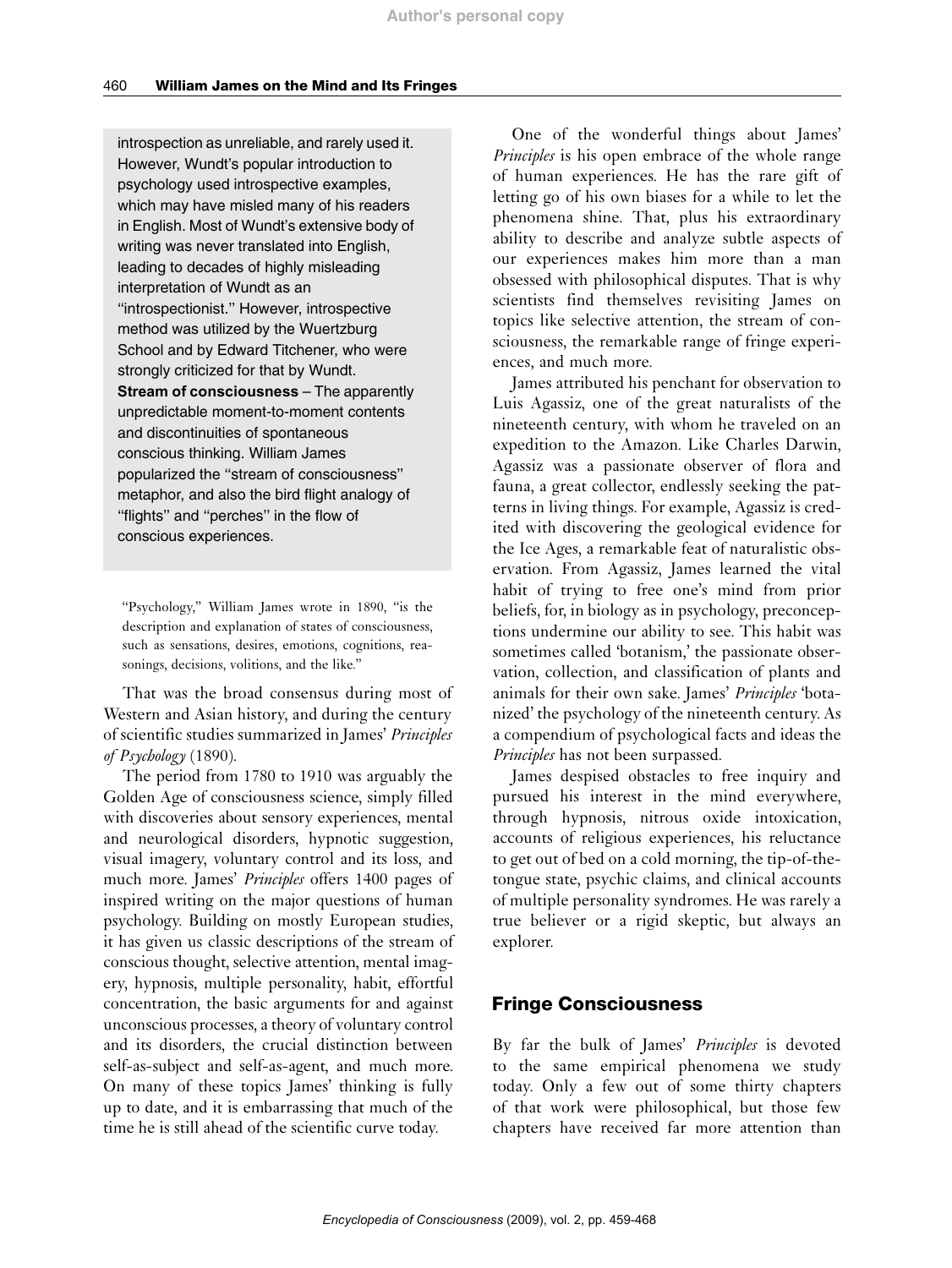James' empirical side. Philosophers have done a better job in appreciating William James than have scientists, in general, though he was at least as much an empiricist as a metaphysician.

Fringe-conscious experiences provide an excellent example of the empirical James. Intuitively we tend to think of conscious experiences as clear, percept-like, reportable events that stand out well as figure from ground. Those are the most commonly studied cases. But a large part of our mental life is occupied with 'fringe' events, which are experienced as fuzzy or vague, but which have properties suggesting that something very precise is going on. They include feelings of knowing, of familiarity, of beauty and goodness, of mismatch, incongruity, or surprise. As James points out, the fringe also includes a great variety of judgments, expectations, intentions, abstractions, intuitions, and logical or grammatical relations (like 'if,' 'or,' and 'but'). Further, we seem to have accurate 'feelings of knowing' about potential conscious contents that are readily available, though they are not immediately conscious – our ability to retrieve words, our moods, potential actions, knowledge about others and ourselves, semantic memories, and much more.

Feelings of knowing have now been studied experimentally in considerable detail, and the evidence indicates that (1) they are often accurate; (2) they enjoy high confidence ratings; but (3) they do not involve detailed, structured experiences – unlike the sight of a coffee cup, where we can talk about shape, color, shading, texture, figureground contrast, clear temporal boundaries, and much else.

In addition, we now know of brain regions that seem to be activated by some fringe experiences. For example, the 'sense of mental effort' appears to evoke BOLD (fMRI) activity in the anterior cingulate and dorsolateral prefrontal cortex. These regions are known to be involved in expressed goals, and to be triggered by goal conflicts and barriers. These functional properties relate closely to the 'sense of mental effort.'

The most famous example of a fringe experience is the tip-of-the-tongue state – the tantalizing feeling of searching for an elusive word. At first it seems like a curiosity, but then begins to reveal deeper and deeper implications. James writes,

Suppose we try to recall a forgotten name. The state of our consciousness is peculiar. There is a gap therein; but no mere gap. It is a gap that is intensely active. A sort of a wraith of the name is in it, beckoning us in a given direction, making us at moments tingle with the sense of our closeness, and then letting us sink back without the longed-for term. If wrong names are proposed to us, this singularly definite gap acts immediately so as to negate them. They do not fit into its mold.

The tip-of-the-tongue state is a delayed intention to find a missing word, a mental state that lacks qualities like color, sound, or taste; it has no clear boundaries in space and time, and no contrast between figure and ground. All expectations and intentions seem to be like this. To show the power of such states we need only interrupt some dense flow of predictable experience, for example, a printed like this one. Spontaneously we want to fill in a word that fits. We can see the same effect by interrupting a joke just before the punch line; clever musical composers continuously play with our expectations about songs. Expectations and intentional states like this govern all our activities. They are not images or perceptions. Yet such colorless mental events compete against other sensory events for access to our conscious mental sphere.

James thought that 'fringe' states comprise perhaps a third of our mental life. Some of us now believe that they shape all of our conscious experience, without exception. All human thought and action appear to be driven by expectations. The tip-of-the-tongue state provides a good case to study, because it draws out a colorless expectation over many seconds. We now have the first brain imaging studies of the tip-of-the-tongue state. It shows, as we might expect, that the state activates frontal cortex much more than the sensory regions of the back of the brain. That is presumably why it lacks sensory qualities.

'The fringe' is therefore a fine example of the way in which nineteenth century science went far beyond common sense in studying consciousness. Probably the most famous fringe event is the 'tipof-the-tongue' experience, which has proven to be a rich and productive domain of experimental study. But the range of fringe or 'vague' conscious phenomena, as James described it, is far broader than is generally recognized. It has only barely been touched in contemporary science.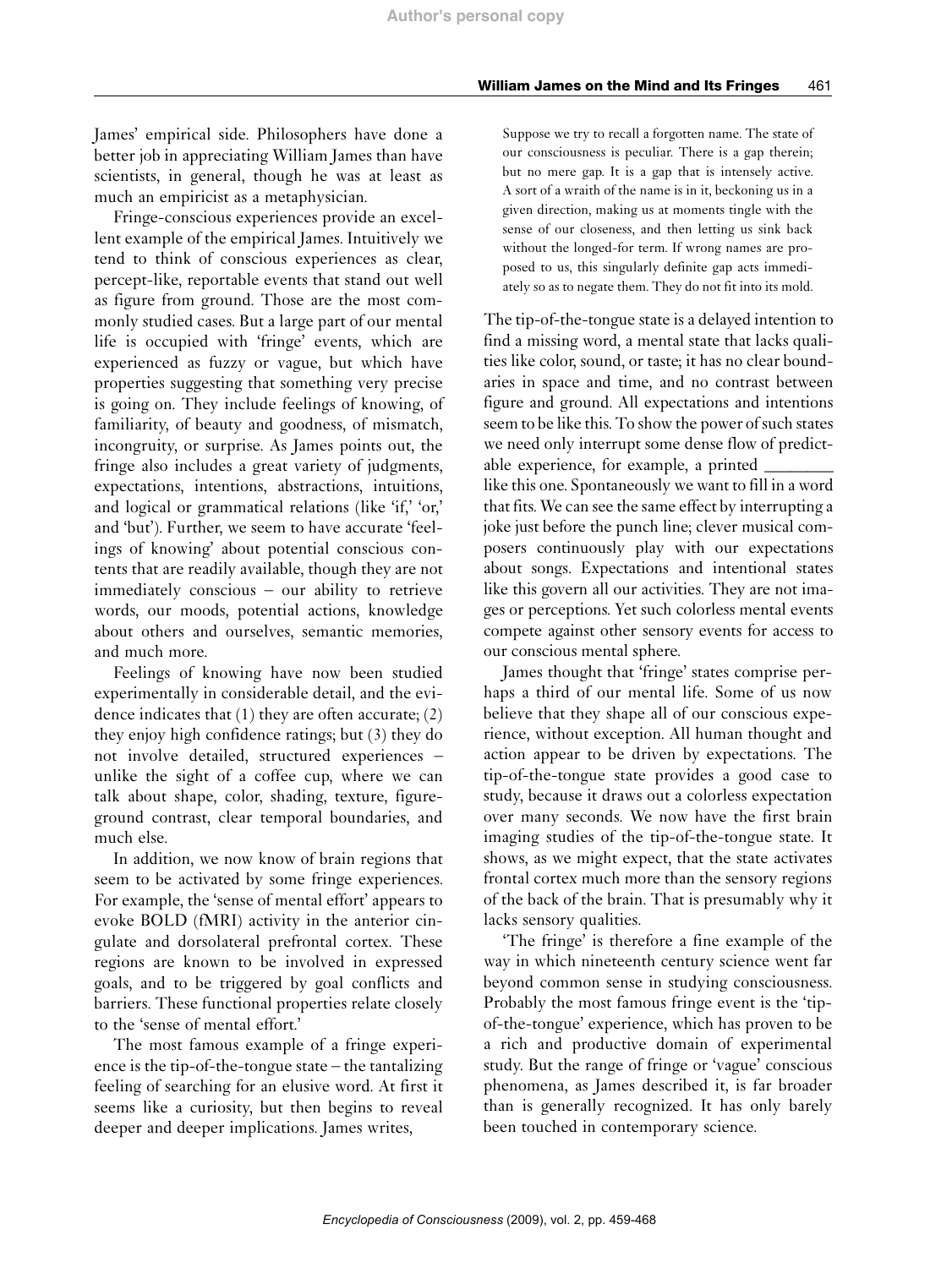# James Rejected the Unconscious

Toward the end of the nineteenth century scientific thinkers like Pierre Janet and Sigmund Freud began to infer unconscious processes quite freely, based on hypnotic suggestion, conversion hysteria, slips of the tongue, self-serving forgetfulness, and the like. Freud's ideas achieved unparalleled influence, so that the art and literature of the twentieth century is incomprehensible without them.

Unlike Freud, William James fiercely resisted the psychological unconscious. In a remarkable section called 'Refutation of alleged proofs of unconscious thoughts,' he considers the possibility of unconscious intelligence. In his characteristically fair-minded way, he provided ten basic arguments 'pro,' followed by arguments 'con.' The ten arguments pro are still some of the best we have.

The first real clash comes in the famous chapter on 'Habit,' where James considers how it is that, in learning a new skill like riding a bicycle, the conscious details of pedaling, steering, and balancing soon turn into the unconscious routines of expert cycling. We know today that the brain contains numerous unconscious networks that analyze and control such things as balance, eye movements, visual space, and the muscular control. Their existence can be inferred from vast amounts of psychological evidence, and today, with neuroimaging, we can actually see them at work in the brain. Unconscious habits seem to involve less cortical activity, and more subcortical mechanisms like the basal ganglia and cerebellum.

James stated the case for the notion that habits are unconscious:

...we do what originally required a chain of deliberately conscious perceptions and sensations. As the (habitual) actions still keep their intelligent character, intelligence must still preside over their execution. But since our consciousness seems all the while elsewhere engaged, such intelligence must consist of unconscious perceptions, inferences, and volitions.

But he could not tolerate unconscious intelligence. He wrote that,

Reply: There is more than one alternate explanation... One is that the perceptions and volitions in habitual actions may be performed consciously, only so quickly and inattentively that no memory remains. Another

is that the consciousness of these actions exists, but is split-off from the rest of the consciousness of the hemispheres. ...

Habits may therefore reflect fast, hard-to-remember, or split-off conscious contents. Rapid conscious 'flashes' may in fact exist, and there may indeed be dissociated conscious contents, as we know from studies of hypnotic dissociation. So James' counterargument is by no means silly, but few scientists today rule out a major role for complex, unconscious intelligence.

Take another of James' arguments about the unconscious, drawn from biological instincts, like nest-building in birds.

Instincts, as pursuit of ends by appropriate means, are manifestations of intelligence; but as the ends are not foreseen (consciously), the intelligence must be unconscious.

#### But again,

Reply: ...all the phenomena of instinct are actions of the nervous system, mechanically discharged by stimuli to the senses.

Unconscious processes are 'merely physical.' Crucially, James often resorts to a mind–body argument to rule out unconscious intelligence. In an age of computers, we no longer share James' intuitions that all intelligent processes must be conscious. But he was too much a child of his times to accept the shocking consequences of unconscious thought.

James and his contemporaries just could not imagine a high degree of unconscious intelligence. In their century, reason, purpose, and intelligence were believed to be the exclusive possession of consciousness. 'Unconscious intelligence' seemed a bizarre violation of common sense, as Helmholtz found out in the 1860s, when he suggested that the brain may come to unconscious conclusions about the visual world when direct information is missing. For example, each eye has a blind spot, about the size of a quarter at arm's length. There are simply no light receptor cells in the blind spot. But we almost never see it, because we 'fill in' the gap, based on surrounding colors and textures. This idea is perfectly plausible and is generally believed today. In the nineteenth century it was heresy, leading to furious protests until Helmholtz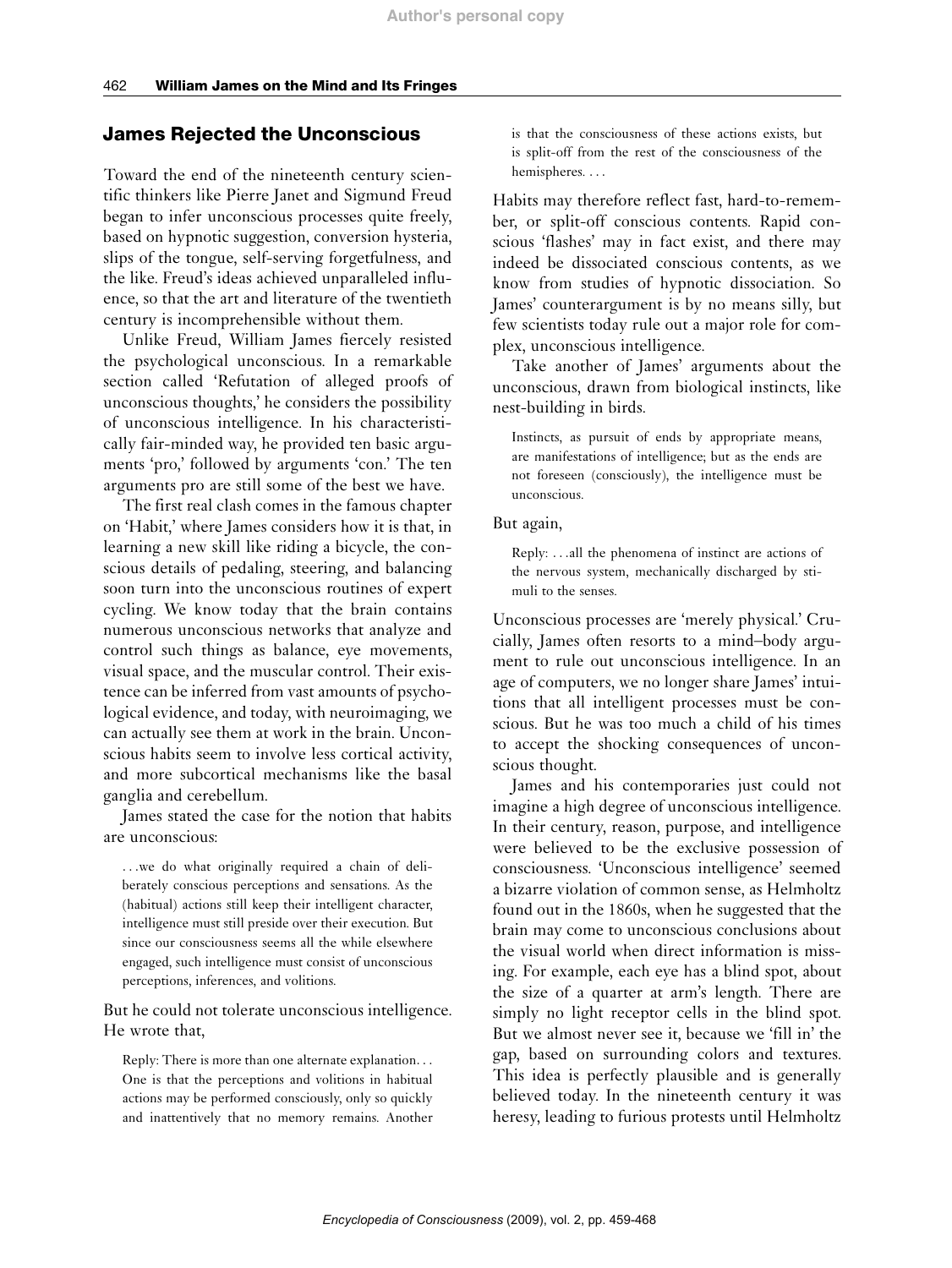felt compelled to withdraw the offending words 'unconscious conclusion' (unbewuesste Schluss). The existence of unconscious processes in the visual brain was not fully accepted until the 1970s! Today many scientists believe that the brain makes innumerable inferences every second.

Thus in the nineteenth century unconscious events had to be attributed to the physical brain. But the brain was held to be incapable of logic; it was still a mechanical servant of lived experience. Ever since Aristotle, logic and rationality were believed to be the unique preserve of consciousness, the seat of reason. Sigmund Freud, who made the unconscious interesting to the public, never really believed that it could reason. Freud's unconscious is bereft of logic or consistency, always in romantic turmoil. It is the irrational 'cauldron of seething excitations,' the dark dungeon of contending passions. The idea of an intelligent unconscious began to make sense only very recently, driven by the new tangible reality of the logic-crunching computer.

When James tried to understand how unconscious habits could form from conscious origins he faced a forbidding paradox. On one side, accepting a brain basis for consciousness would go against his lifelong commitment to free will; on the other, he could not abandon his understanding of brain science. His solution was amazingly awkward: Novel actions had to originate in the nonphysical land of consciousness. As they became habits and faded from consciousness, they would somehow cross the great mind–body divide into the physical domain of the brain. Wrote James,

An acquired habit, from the physiological point of view, is nothing but a new pathway of discharge formed in the brain, by which certain incoming currents ever after tend to escape. . . .the philosophy of habit is thus a chapter in physics rather than psychology. (italics added)

James was not happy with this awkward dualism; he twisted and turned through all the alternatives, but could not escape contradiction, hemmed in by his own incompatible assumptions.

# James and the Mind–Body Problem

This was the empirical James, who summed up the most important discoveries of the nineteenth century. But there is another James, the metaphysician. This is the person who tried for a lifetime to solve the unending problem of free will. The metaphysical James came to the fore again in the last decades of his life. Unfortunately, James' metaphysics undermined his own scientific writing, and may have destroyed his high reputation among psychologists, who were trying to create a stable academic profession.

On metaphysics, James admitted that his thinking was not purely rational. We know from his history of suicidal despair and the need to believe in free will that there is a great undercurrent of emotion in his thinking. James never denied that. In an essay called The Will to Believe, he defended a belief in God even in the face of a lack of evidence.

We have the right to believe at our own risk any hypothesis that is live enough to tempt our will. ... So if I accept the religious hypothesis because doing so makes me more happy than I would otherwise be, then I am rationally justified in my decision.

And in Is Life Worth Living? he wrote,

These, then, are my last words to you: Be not afraid of life. Believe that life is worth living, and your belief will help to create the fact.

# Saving Free Will

Human beings are all mind-brain philosophers, whether we know it or not. Are you freely responsible for your actions? If you say so, you are claiming free-will mentalism. If you do not believe in free will, but think that all human experience is only a fictional gloss on the firing of neurons, physicalism is your game. And if, like most of humanity, you find yourself switching between mind and body explanations in everyday life, you are adopting dualism.

In any moment of the day we can slip subtly between two very different ways of thinking about ourselves. We appeal to a physical vocabulary to explain the effect of aspirin on headaches, but we switch to mind words whenever we want to claim credit or to assert our freedom from external control. Did I break my glasses? No, a book just fell on them. (Physical) But do I work hard to provide for my family? You bet, and I expect a little credit for it. (Mental) Children learn early on to excuse their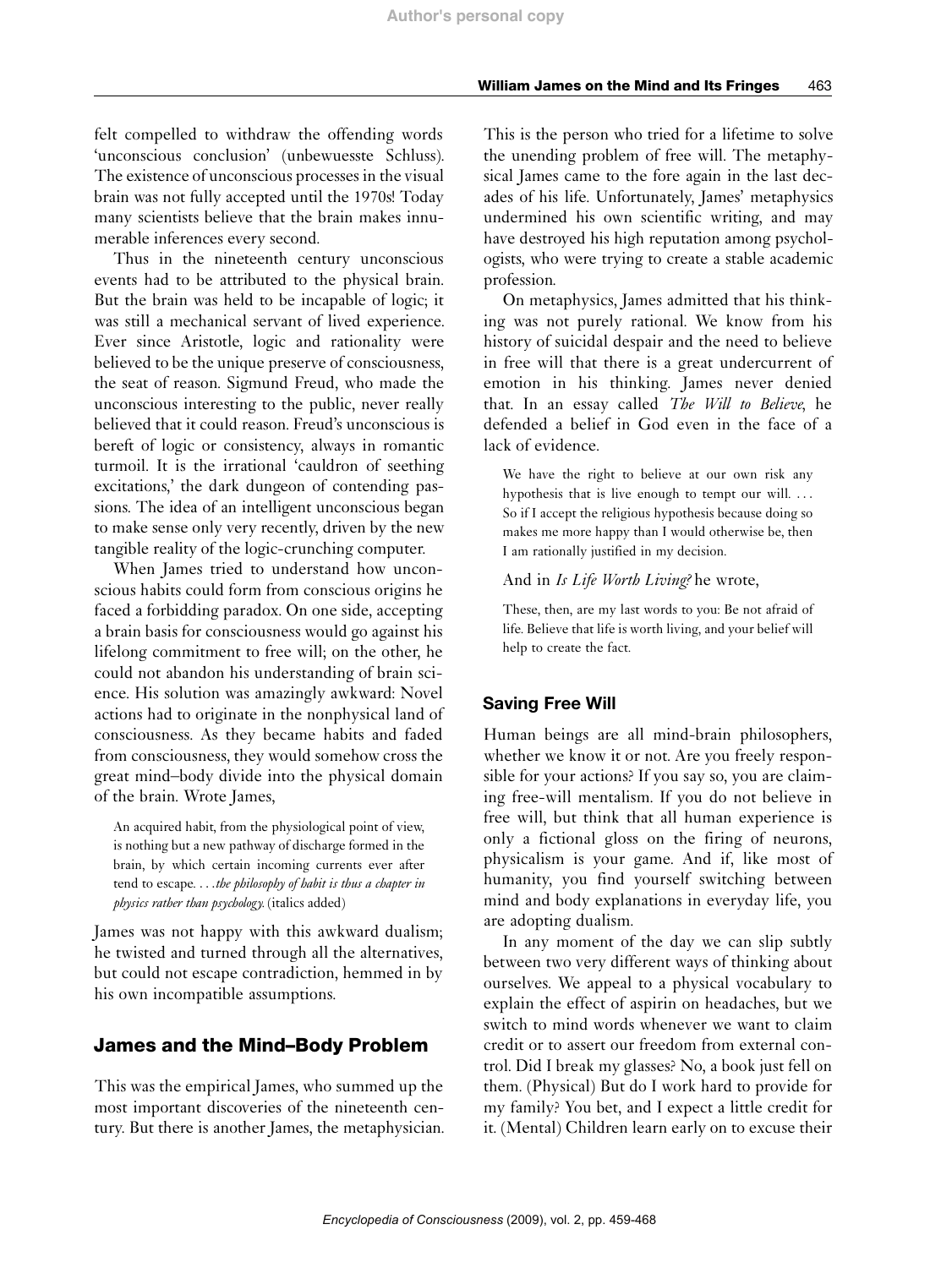actions as uncontrollable accidents when they might be blamed for the results, but to take personal credit when they do something praiseworthy; this childhood pattern hardly changes for many of us until the end of life. When we get a little more sophisticated we learn to import physical causation into psychological events: I did the wrong thing, yes, but it was because of sleepiness, distraction, something came over me. This is of course the key defense in the courts when a defendant claims extenuating circumstances – Prozac, the failures of society, a history of abuse, or the Twinkie defense, a murderous rage said to result from eating too much sugar.

The language of the law is the language of free will, personal responsibility and just deserts. But the language of science is the language of simple physical causation. From this perspective a murderer has no more responsibility for killing his victim than a billiard ball has for a missed shot.

# The Mind–Body Vortex Tends to Swallow All Else

The mind–body problem is still today the dominant obsession in the philosophy of mind. It asks how the physical world could possibly be reflected in our private experience; how our subjectively free intentions could emerge in physical action; and how all this could relate to the physical substrate of experience, the brain. Whenever scientists make significant advances – as in two centuries of findings about color perception – philosophers routinely tell us it is not good enough; we still do not know about real consciousness, which is now redefined to exclude the new discoveries. It looks an awful lot like a city-slicker trick that psychologists, simple country folk, fall for with astonishing regularity.

Twentieth century science made a great commitment to physicalism. The most extreme versions of physicalism deny private experience completely, aiming to explain all things exclusively by public observables – neurons, or stimuli and responses, or molecules. Behaviorism is a psychological version of this philosophy, as B.F. Skinner often said. So is the neural reductionism that is widely held by neurobiologists today. Francis Crick's hypothesis is that our experience of each precious moment is fully explainable in terms of neurons in the brain. While this is a long-standing scientific hypothesis, it has an undeniable philosophical agenda.

However, mentalism is alive. The physics Nobelist Roger Penrose claims that consciousness can only be understood by way of quantum mechanics. Penrose argues for a modern mentalism, that reality is to be found in the 'quantum mind.' Physics seems to show a division between quantum phenomena and the visible world of objects, but quantum explanations are thought to be more fundamental. Penrose defines consciousness in terms of the direct apprehension of mathematical truths – exactly Plato's idea 24 centuries ago. The realm of consciousness – the quantum level – underlies visible reality. Those views make no contact with psychology or the brain, but they are sincerely held by some very intelligent scientists.

Each classical position on mind and body seems plausible at certain times and perverse at others. Each is seductive, and each seems to lead to paradox. Intuitively we all swing back and forth between the three classical positions, sometimes in a single sentence. Taking a 'physical' aspirin for a 'mental' headache is intellectually perplexing; being a physicalist and yet taking personal credit for one's own achievements – as if they were freely chosen – is equally inconsistent. Dualism avoids these contradictions at the price of its own unanswered puzzles: How could a mind relate to its brain? How do conscious intentions turn into the physical actions of the muscles? And how do physical sensations end up as conscious experiences?

The mind–body puzzle is not some artifact of Western thought. Each classical position appears early in Asia as well as Europe, starting in India and China and later in Japan and South East Asia. In the West, mentalism was first stated in writing by Plato in fourth century BCE. Athens. A few centuries earlier, it was articulated with great power by Gautama Buddha and the Vedanta philosophers in India, and by the early Taoists in China. All mystical philosophies are mentalistic – they claim, like Roger Penrose, that a transcendent reality underlies our everyday world. Asian philosophies acknowledge the physical world, but suggest that it results from an imperfect realization of one's own consciousness; at the bottom, reality is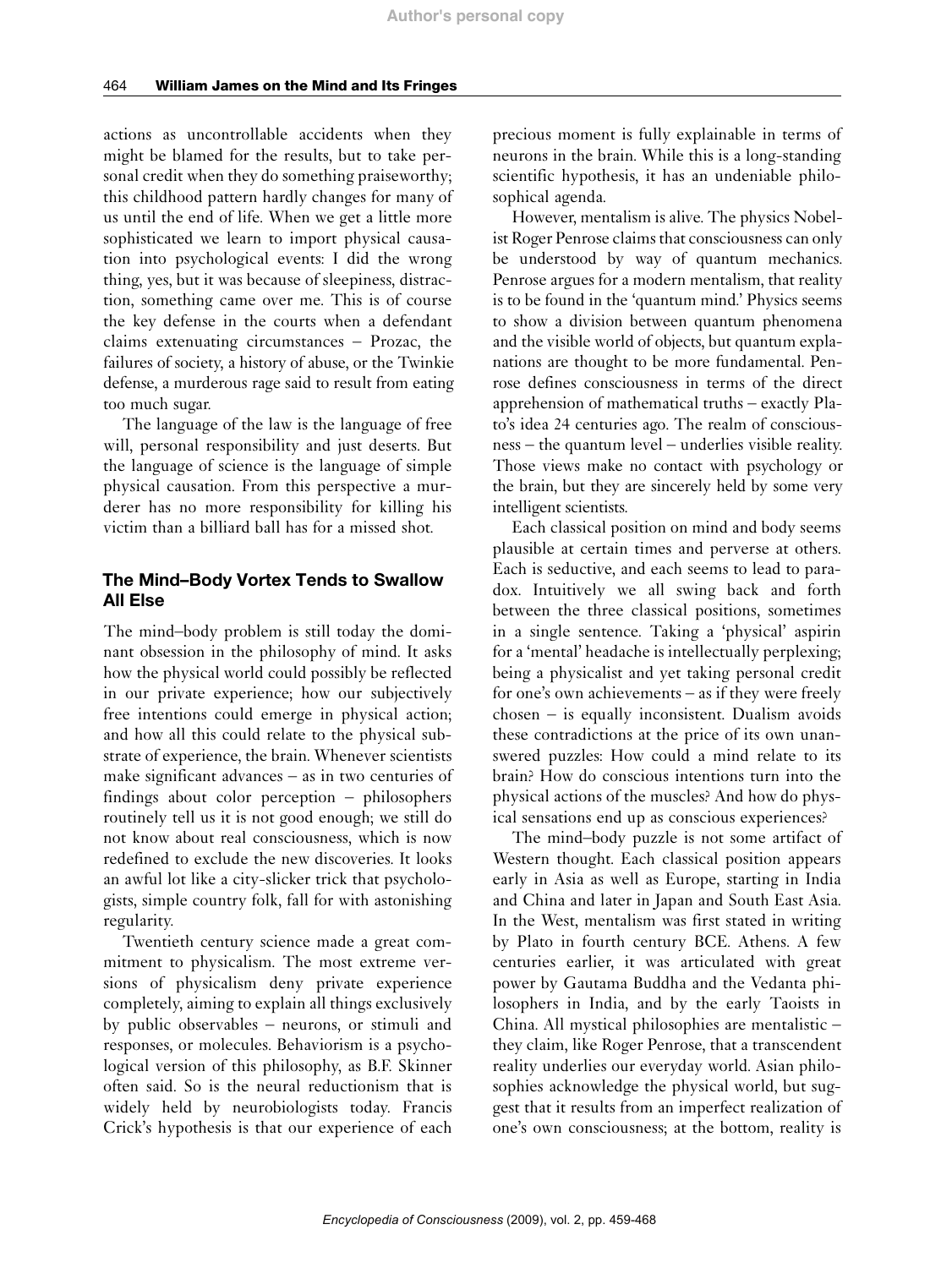mental. Another strand in Indian philosophy is called dvaita, or dualism, from the same root as 'dual.' Dualism, physicalism, and mentalism can be found in many parts of the world.

A lively philosophical cottage industry survives today on the mind–body problem. Philosophical thinking about consciousness is almost exclusively concerned with it, though thousands of other questions can be asked. Every novel has something to say about the varieties of human experience, but we dance around only one philosophical mulberry bush, and the dance never seems to change.

So far, no one has found a settled solution. After more than two millennia of written debate on the subject, arguments are as persistent as ever. Arthur Schopenhauer called it the 'World Knot' – unsolvable but also unavoidable. It is interesting that Schopenhauer's ideas were shaped by the Vedanta scriptures written more than 2000 years before, which had just been translated into Western languages in his time. Wilhelm Wundt, often called the founder of Western experimental psychology, was very much influenced by Schopenhauer, so that we can trace a direct line from the mind–body philosophers of the ancient Indian world to the beginnings of Western scientific psychology. The seductiveness of the World Knot is difficult to overstate. The Encyclopedia of Philosophy concludes that

The mind–body problem remains a source of acute discomfort for philosophers. ...It may well be that the relation between mind and body is an ultimate, unique, and unanalyzable one. If so, philosophical wisdom consists in ... accepting it as the anomaly it is.

## Science Usually Evades Unresolved Philosophical Puzzles

Great philosophical controversies always arise with major scientific changes. When Copernicus and Newton argued that the sun could keep the earth in orbit, philosophers attacked them for proposing an obviously absurd idea: action at a distance. There were no giant rubber bands connecting the sun and the earth, or the earth and the moon. They just happened to stay connected because of an invisible thing called 'gravity.' But gravity could not be seen or touched. It was an imaginary theoretical idea. Newton had no answer, and we

still do not have one today. His response was to be purely pragmatic, saying 'non fingo hypothesi ' – I do not speculate – which was no answer at all.

Charles Darwin's evolutionary theory also evoked attacks from philosophical vitalists, like Henri Bergson, who argued for an invisible 'vital essence' in all living things. That may not seem a powerful argument in the age of biotechnology, but it convinced generations of philosophers that something was wrong with biological science. Biologists essentially ignored those attacks and went on studying the genetics of peas and fruit flies. Over many decades that paid off, and the philosophical arguments faded away.

Successful science does not wait for all philosophical questions to be solved. It is very pragmatic. One of its practical moves is to sidestep questions that cannot be resolved, and simply find a straightforward way to gather evidence. After 25 centuries of debate about mind versus body there is little doubt that scientists should not try to solve the metaphysical problem first – that effort has a long record of failure. They should simply collect evidence about human consciousness and try to understand it. We need to follow our empirical noses unburdened by metaphysical baggage. That is happening today. But William James could not make that choice. He was too deeply committed to his own need to believe in free will, which protected him from suicidal despair.

#### James Torn

Mind–body debates were one front in the longrunning battle between science and religion in the nineteenth century. It took place in heated family arguments between parents and children around Victorian dinner tables, about ancient religious faiths and the new faith in Science and Progress. William James found himself squarely in the middle of this battle. He was a physician after all, trained in the physicalistic medicine of the nineteenth century; he was hired to teach brain anatomy at Harvard. Like other physicians of the time – Freud, Helmholtz, and Charcot – he learned to explain the mind's evolutions in terms of brain processes first of all.

But James was also a child of the transcendental tradition of Emerson and Thoreau, raised in a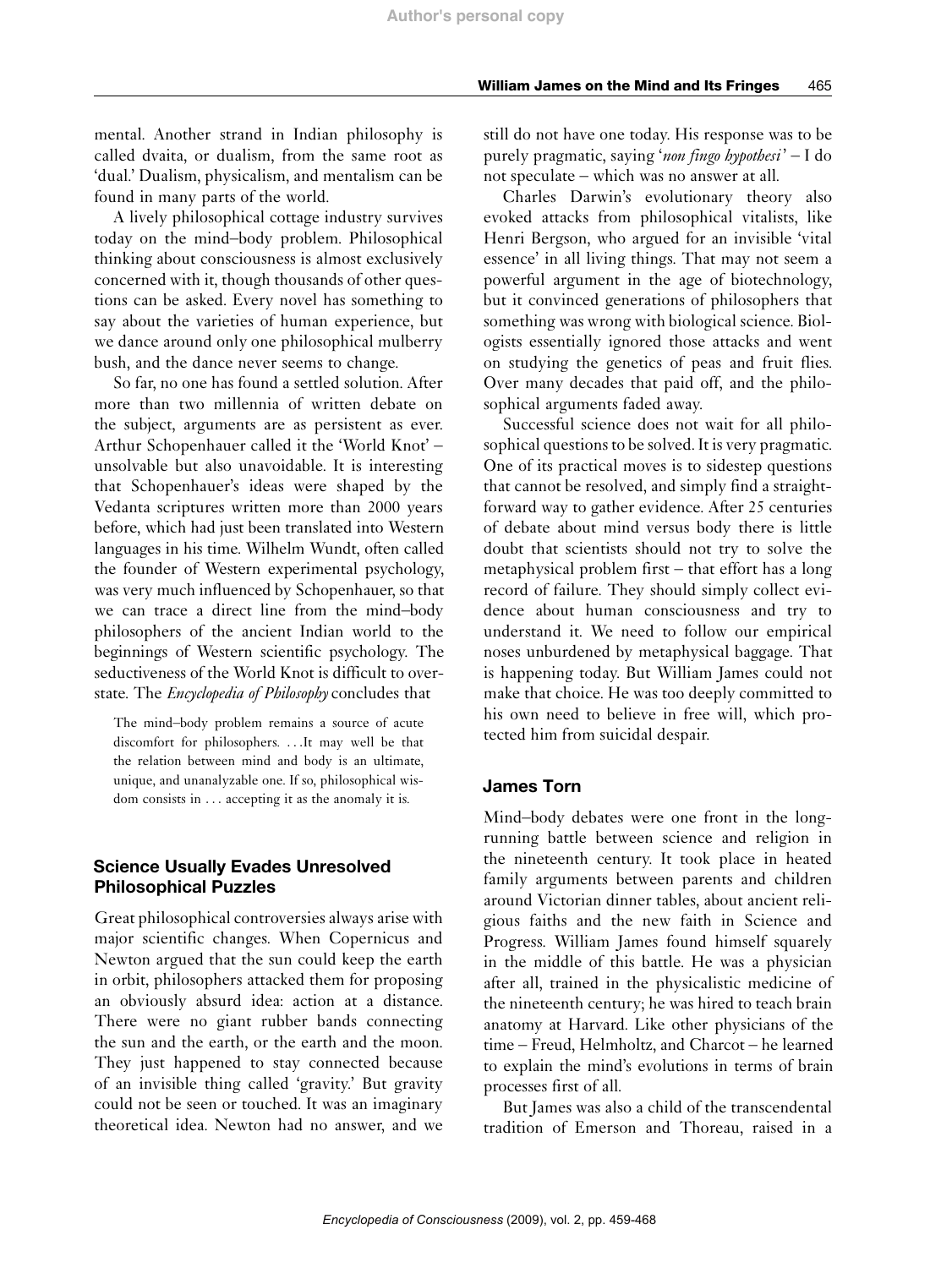family where religious and philosophical debate flourished. Henry James Sr. was an enthusiastic Swedenborgian mystic and close friend of Ralph Waldo Emerson. Henry Jr. became one of the foremost psychological novelists. Alice, their brilliant sister, spent a life of suffering and illness that was thought to have a psychological element. It is not surprising that William was torn between physical and mind-centered science; the perfect person, in fact, to symbolize psychology at the end of the nineteenth century.

#### James' Quest for Personal Meaning

James was a man blessed, and at times cursed, with an extravagance of talent. As his student wrote, ''Brilliant, high-strung, dynamic, vivacious, resilient, unexpected, unconventional, picturesque – these are some of the terms that at once recur in recalling James.'' It was a widely shared judgment. He was that rare thinker who was also admired as a human being. From his Swedenborgian father, he first learned about metaphysics and religion; with his brother Henry, the novelist, and his sister Alice, he talked for years about everything that three brilliant young people of the nineteenth century could imagine. The family traveled to Europe and the children learned to speak French and German. William trained as a medical doctor and painter, studied with some of the foremost scholars in Europe, accompanied the naturalist Luis Agassiz on an expedition to the Amazon; and finally found a profession teaching at Harvard. In psychology, James' greatest achievement was The Principles of Psychology of 1890. It is still a bottomless well of ideas. A few years later he reduced it to a handier Briefer Psychology, which became the standard introductory text in America for the next 30 years.

# James Sometimes Wandered Away from Standard Science

In the very next chapter, William James jumps off the edge of science as we know it. He begins with a warning:

The reader who found himself swamped with too much metaphysics in the last chapter will have a still worse time of it in this one, which is exclusively metaphysical.

It is an ominous sign, for here James is forced to adopt panpsychism, the idea that all matter must have some rudimentary consciousness. In a section titled 'Evolutionary psychology demands a minddust' we read,

If evolution is to work smoothly, consciousness in some shape must have been present at the very origin of things. ...we find that the more clear-sighted evolutionary philosophers are beginning to posit it there. Each atom of the nebula, they suppose, must have had an aboriginal atom of consciousness linked with it; and, just as the material atoms have formed bodies and brains by massing themselves together, so the mental atoms... have fused into those larger consciousnesses which we know in ourselves and suppose to exist in our fellow-animals.

The trouble is that one could say the same thing about living matter – just fill in 'life' for 'consciousness.' Arguments for a life essence were common in James' day and well into the twentieth century, before biochemistry came of age. Almost no one believes them today. If we think of life as some indivisible essence it may seem right that it would exist to a tiny degree in every atom and molecule, but with a better understanding of carbon molecules this aura of reasonableness simply fades away. In just the same way, if we think of consciousness as some unanalyzable 'essence' we can make the beguiling leap of logic that everything must be conscious to some degree. But the more we learn about what neurons are doing to make conscious experience possible, the harder it is to believe in panpsychism. Consciousness is first of all a major biological adaptation.

Panpsychism is not testable today, and remains extrascientific. Science thrives on testable questions. By mixing good science with hotly debated metaphysics, James cast doubt on the very foundations of the new psychology.

By the end of the chapter James has rediscovered the soul.

Many readers have certainly been saying to themselves for the last few pages: 'Why on earth doesn't the poor man say the soul and be done with it?'... all the arguments (made here) are also arguments for (the soul). . .. I confess, therefore, that to posit a soul influenced in some mysterious way by the brain-states and responding to them by conscious affections of its own, seems to me the line of least logical resistance. . .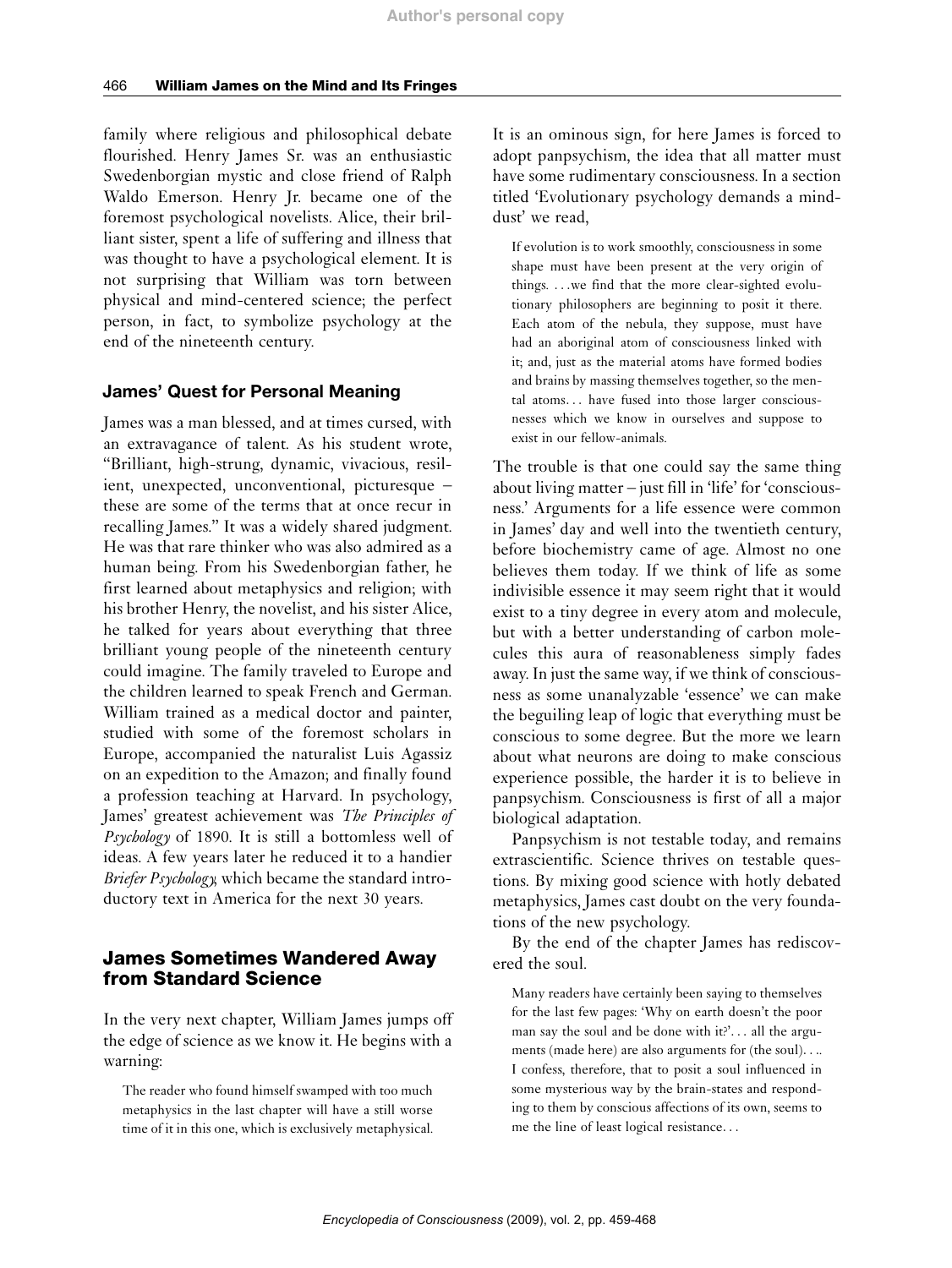And with a flourish he concluded:

nature in her unfathomable designs has mixed us of clay and flame, of brain and mind... the two things hang indubitably together and determine each other's being, but how or why, no mortal may ever know.

# Summary and Conclusions

William James summarized an extraordinary century of discovery in the 1400 pages of his Principles of 1890. Almost all his empirical phenomena are still well-validated today. But he became ensnared in mind–body issues, which were not testable or solvable in his time. Because he was deeply involved in nineteenth century debates about free will and personal meaning, it was not possible for James to fully separate his role as an empiricist from his other identity as a metaphysician. As the most famous advocate of philosophical pragmatism, James is still well known in philosophy today. But in the sciences, his contributions were lost during the behaviorist era, and are poorly understood even today, because of retrospective misunderstandings of his many empirical observations about conscious functions. The role of fringe consciousness is one example of a first-rate

empirical discovery that has been well-validated by modern research, but which is still not widely understood as an entire separate category of mental life. Thus we still have a great deal to learn from James' Principles of 1890.

See also: Neuroscience of Volition and Action; Philosophical Accounts of Self-Awareness and Introspection; Self: Personal Identity; Self: The Unity of Self, Self-Consistency.

# Suggested Readings

- Baars BJ (1988) A Cognitive Theory of Consciousness. New York, NY: Cambridge University Press.
- Bargh JA and Morsella E (2008) The unconscious mind. Psychological Science 3(1): 73–79.
- Cohen MS, Kosslyn SM, Breiten HC, et al. (1996) Changes in cortical activity during mental rotation: A mapping study using functional MRI. Brain 119: 89–100.
- Kikyo H, Kenichi O, and Miyashita Y (2002) Neural correlates for feeling-of-knowing: An fMRI parametric analysis. Neuron 36: 177–186.
- Maril A, Wagner AD, and Schacter Daniel L (2001) On the tip of the tongue: An event-related fMRI study of semantic retrieval failure and cognitive conflict. Neuron 31: 653–660.
- Wagner J, Stephan T, Kalla R, et al. (2008) Mind the bend: Cerebral activations associated with mental imagery of walking along a curved path. Experimental Brain Research 191: 247–255.

### Biographical Sketch



Bernard J. Baars is former senior research fellow in theoretical neurobiology at the Neurosciences Institute in San Diego ([www.nsi.](http://www.nsi.edu) [edu](http://www.nsi.edu)). His PhD is in cognitive psychology from UCLA. He is interested in human language, the brain basis of consciousness, volition, and a variety of related topics including the history of scientific studies of consciousness, and neuroethics. Baars pioneered a cognitive theory of consciousness called Global Workspace Theory, which is widely cited in scientific and philosophical sources. Together with William P. Banks, Baars has edited the journal Consciousness and Cognition for more than